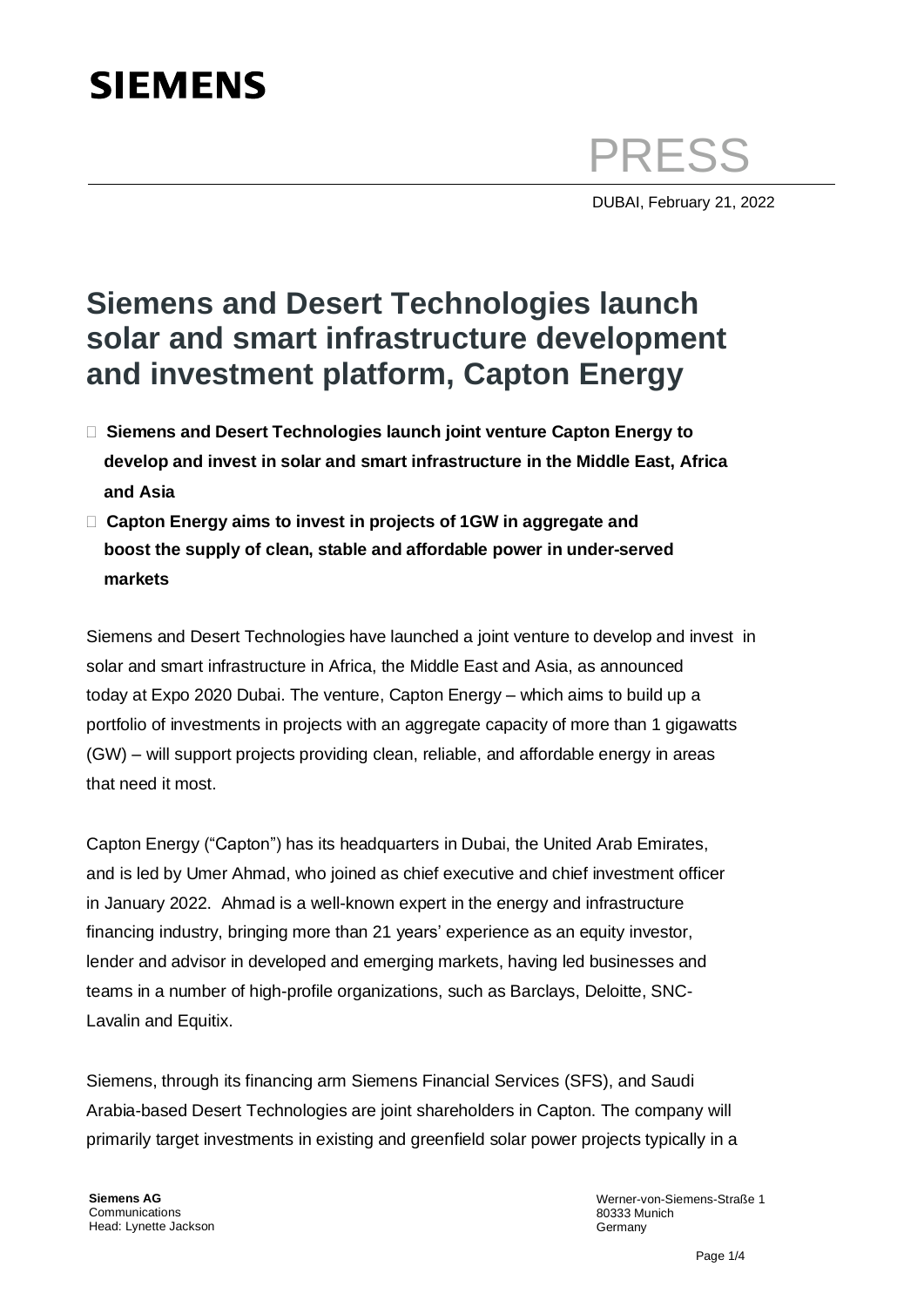**Siemens AG** Press Release

range of 20 to 100 megawatts (MW) of electricity generation capacity. Capton will benefit from the partners' ability to supply technology and expertise to facilitate the development of new solar facilities. The platform will also offer third party investors the opportunity to participate in the energy transition journey.

"Solar power plays a critical part in the global energy transition," said Steffen Grosse, head of Equity Finance for SFS. "The launch of Capton sets the stage to help drive the expansion of more sustainable and flexible energy systems across the Middle East, Africa and parts of Asia and we're looking forward to jointly building this platform alongside Desert Technologies."

Desert Technologies is a solar PV and smart infrastructure holding company, focused on manufacturing and sustainable investments. Based in Jeddah, the company has completed more than 40 solar projects in 22 countries.

"Solar power enables places without reliable energy networks to leapfrog the legacy infrastructure common in developed nations and benefit from sustainable, clean and affordable power," said Nour Mousa, the founder of Desert Technologies. "We are eager to work with Capton and Siemens to back projects and drive positive change in line with our ESG ideals. Such efforts to fully optimize the potential of the sun and technologies such as sustainable mini-grids and smart distributed energy systems will anchor our ideals and embody positive impact."

"Smart infrastructure powered by the sun are the key to sustainable development", said Khaled Sharbatly, Group Chief Investment Officer of Desert Technologies and Capton's Board Member. "Based on the integration of renewables, storage and digital technologies, they have the potential to change for good every aspect of our life, acting as enablers of new social and economic paradigms, from energy equality to clean transportation and electric mobility".

Demand for solar energy is surging in the Middle East, Africa and Asian nations with abundant sunshine. In the Middle East alone, total installed capacity for solar power generation more than quadrupled from 2016 to 2020, according to data from the International Renewable Energy Agency in Abu Dhabi.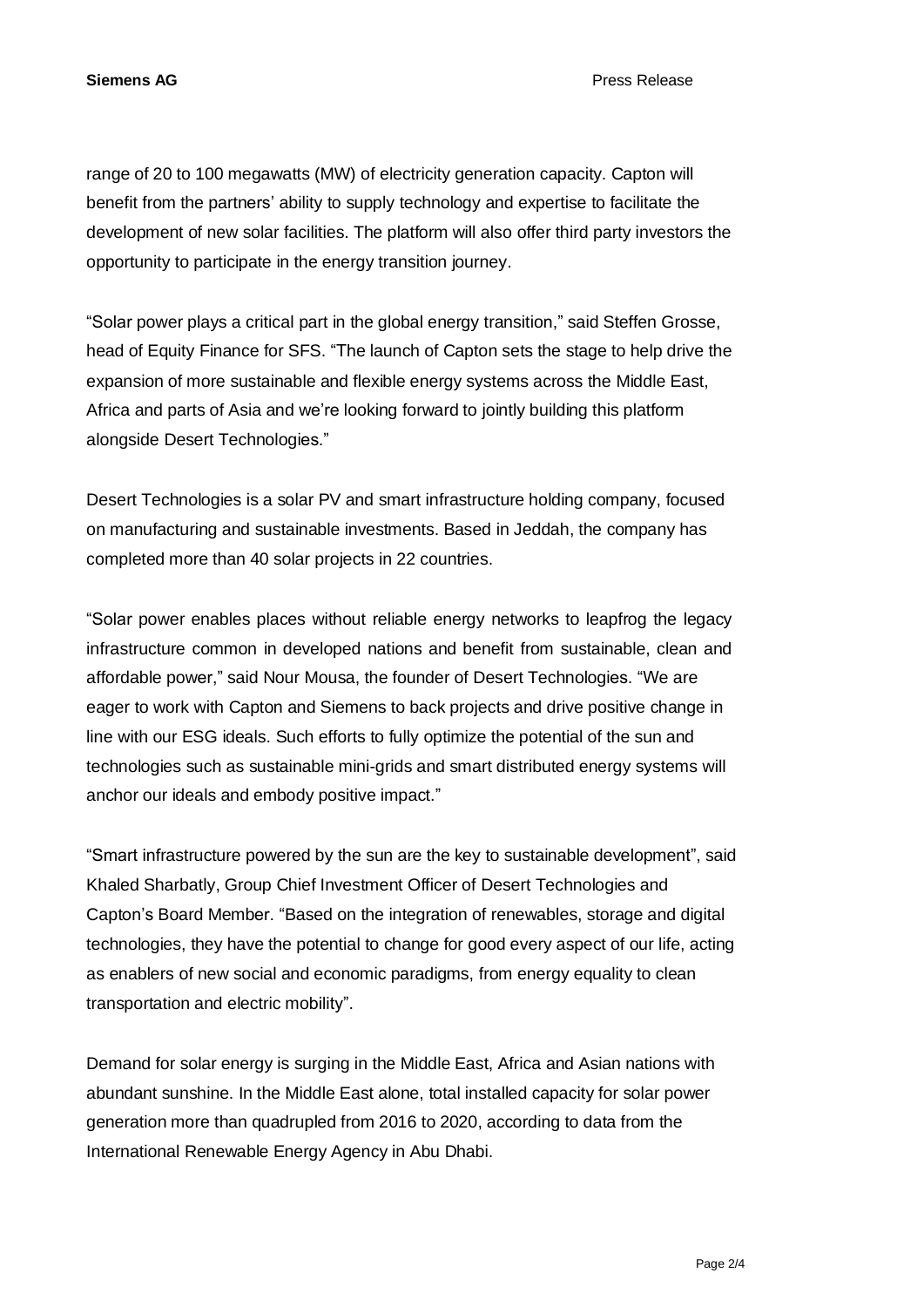Efforts to bring sustainable electricity supplies to rural areas through the use of off-grid and battery storage systems are helping to spur this growth, as more countries shift away from fossil fuels that contribute to global warming.

"Capton Energy is already advanced in assembling a pipeline of solar-themed investments and is in progressive discussions to launch the inaugural fund raising," said Umer Ahmad, CEO and CIO of Capton Energy. "With Siemens and Desert Technologies as strategic partners, and the exceptional team we are bringing together within Capton, we are confident that we have the complete toolkit to bring an optimum blend of development, investment and technological capabilities, so we can meet the growing needs for solar energy in our target markets."

For more information on Capton Energy, click here: [capton.energy/](https://eur01.safelinks.protection.outlook.com/?url=https%3A%2F%2Fcapton.energy%2F&data=04%7C01%7Cpetra.hoehl%40siemens.com%7C0116e7ad560142d1ca7508d9f53539ad%7C38ae3bcd95794fd4addab42e1495d55a%7C1%7C0%7C637810431211495850%7CUnknown%7CTWFpbGZsb3d8eyJWIjoiMC4wLjAwMDAiLCJQIjoiV2luMzIiLCJBTiI6Ik1haWwiLCJXVCI6Mn0%3D%7C3000&sdata=MYy7GkCBy8n3z4YH7e7Y0hpPjI1A95BbxG9tAh68lG8%3D&reserved=0)

For more information on Siemens Financial Services, click here: [www.siemens.com/finance](https://new.siemens.com/global/en/products/financing.html) 

For more information on Desert Technologies, click here: [desert-technologies.com](https://desert-technologies.com/) 

### **Contacts for journalists:**

Siemens Financial Services Jillian Lukach Tel: +1-732-512-7550 e-mail: [jillian.lukach@siemens.com](mailto:jillian.lukach@siemens.com) 

Desert Technologies Valeria Cantello Tel: +966 920 022246 e-mail: [cantello@desert-technologies.com](mailto:cantello@desert-technologies.com) 

**Siemens AG** (Berlin and Munich) is a technology company focused on industry, infrastructure, transport, and healthcare. From more resource-efficient factories, resilient supply chains, and smarter buildings and grids, to cleaner and more comfortable transportation as well as advanced healthcare, the company creates technology with purpose adding real value for customers. By combining the real and the digital worlds, Siemens empowers its customers to transform their industries and markets, helping them to transform the everyday for billions of people. Siemens also owns a majority stake in the publicly listed company Siemens Healthineers, a globally leading medical technology provider